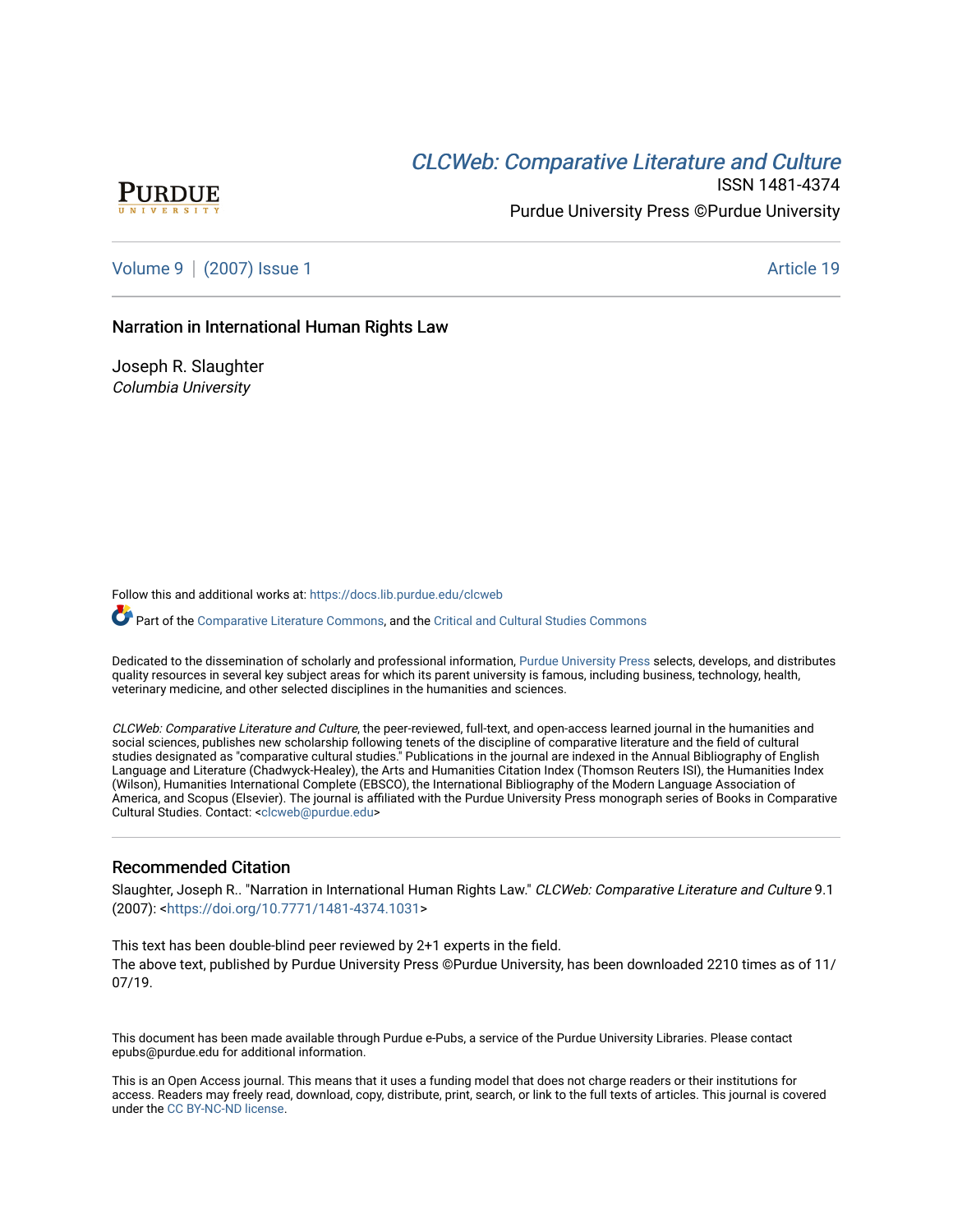# *CLCWeb: Comparative Literature and Culture*

ISSN 1481-4374 <http://docs.lib.purdue.edu/clcweb> Purdue University Press ©Purdue University

CLCWeb: Comparative Literature and Culture (ISSN 1481-4374), the peer-reviewed quarterly of scholarship in the humanities and social sciences, is published by Purdue University Press ©Purdue University online in full text and in open access. The journal publishes scholarship following tenets of the disciplines of comparative literature and cultural studies designated as "comparative cultural studies" in a global, international, and intercultural context and with a plurality of methods and approaches: papers for publication are invited to <http://docs.lib.purdue.edu/clcweb/submit.html>; for the aims and scope of the journal consult <http://docs.lib.purdue.edu/clcweblibrary/clcwebaims>; for the journal's style quide consult <http://docs.lib.purdue.edu/clcweblibrary/clcwebstylequide>. In addition to the publication of articles, the journal publishes review articles of scholarly books and publishes research material in its Library Series <http://docs.lib.purdue.edu/clcweblibrary/library>. Work published in the journal is indexed in the Annual Bibliography of English Language and Literature, in the Arts and Humanities Citation Index, in Humanities International Complete, and in the International Bibliography of the Modern Language Association of America. CLCWeb is member of The Council of Editors of Learned Journals <http://www.celj.org> and it is listed in the Directory of Open Access Journals. CLCWeb is mirrored on the website of the British Comparative Literature Association <http://www.bcla.org/clcweb/>, it is preserved at research libraries in the Stanford University lockss system <http://www.lockss.org/lockss/>, and it is archived in the Electronic Collection of Library and Archives Canada <http://www.collectionscanada.ca/electroniccollection/>. CLCWeb: Comparative Literature and Culture is affiliated with the Purdue University Press hard-copy monograph series of Books in Comparative Cultural Studies and selected papers of the journal are published in thematic annuals in the series <http://www.thepress.purdue.edu/comparativeculturalstudies.html>. Contact: <clcweb@purdue.edu>

Volume 9 Issue 1 (March 2007) Article 19 Joseph R. Slaughter, "Narration in International Human Rights Law" <http://docs.lib.purdue.edu/clcweb/vol9/iss1/19>

Contents of CLCWeb: Comparative Literature and Culture 9.1 (2007) Thematic Issue Representing Humanity in an Age of Terror Edited by Sophia A. McClennen and Henry James Morello <http://docs.lib.purdue.edu/clcweb/vol9/iss1/>

Abstract: In his paper, "Narration in International Human Rights Law," Joseph R. Slaughter argues that the prohibitions and entitlements articulated in international human rights law presume and promote an image of the human being as a self-narrating subject. He proposes that human rights law enshrines commitments to the human voice and to the ability of the individual to construct narratives of identity. In this sense, human rights violations can be understood as assaults on the human voice and on the socio-cultural structures that make certain kinds of narratives and narration possible. This narratological reading of the law offers a way to recast, or complicate, the tension between the two poles of universalism and relativism that have dominated the human rights debate for a few decades. To demonstrate the centrality of narration to the human rights regime, Slaughter examines a particularly troublesome historical event that has renewed resonance today: the French practice of torture during the Algerian Revolution. Under torture, the voice is a primary site of repression, but, he suggests, torture is only an extreme example of the ways in which human rights violations generally attempt to disarticulate a free speaking, or narrating, subject.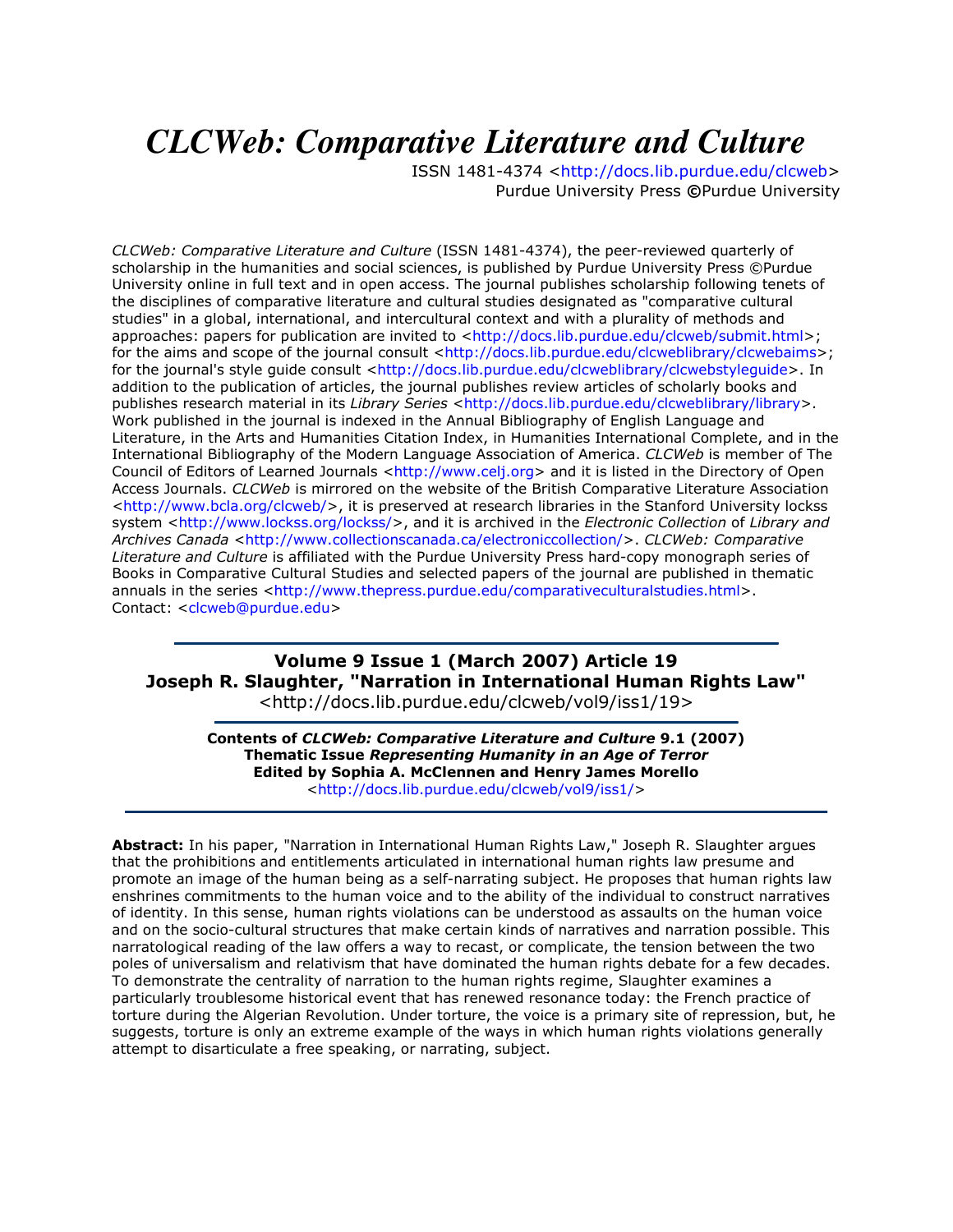# Joseph R. SLAUGHTER

# Narration in International Human Rights Law

"The question of identification is never the affirmation of a pregiven identity, never a self-fulfilling prophecy -- it is always the production of an image of identity and the transformation of the subject in assuming that image" (Bhabha 45); "International human rights law codifies the rights of the individual in increasingly concrete and justiciable form, and reflects international consensus on the inviolability of the individual and on the urgency of enforcement of human rights that flow from that consensus" (Maran 3): the two epigraphs that thus preface this article (the first taken from the field of contemporary literary and philosophical theory and the second from that of the international human rights law community) point to a central, but often underexamined, conception of human rights in contemporary society. Where Homi Bhabha identifies the production of human subjectivity as a psycho-metaphysical process of "assuming" an image of identity, Rita Maran suggests that international consensus, as codified in international human rights law, constructs a juridical subjectivity based on the premise of human dignity, "the inviolability of the individual." Examining the nature of the conflict between these two points of view, this paper will attempt to demonstrate the fruitfulness of a cross-disciplinary approach to understanding and formulating contemporary human rights policy and law. From its inception, human rights law has relied on both philosophical inquiry into, and sociological understanding of, the nature of human subjectivity, whether explicitly expressed or implicitly referenced. The nature of our understanding of human subjectivity is central to any thorough discussion of human rights (recent debates over universality and cultural relativism have focused specifically on the nature of human subjectivity, see, e.g., An-Na'im).

I treat these competing conceptions of human subjectivity -- a subjectivity based in inherent human traits and one that resides in a determinative process -- as they influence, reflect, and respond to international consensus in the development of human rights law. Specifically, I analyze a particularly troublesome, yet resonant, historical event in order to contribute to the ongoing discussion of international human rights conceptions. A rough sketch of contemporary legal theorizations as they construct and reflect current conceptions of subjectivity will introduce a number of arguments about human rights, and how they should be understood in a post Cold War, post-colonial era. This discussion will lead to the proposition that human rights in general, and human rights law in particular, can be productively formulated in terms of narrative genres and narrative voices.

Offering a detailed example of how human rights function as narrative constructions, this article will analyze the specific human rights violation of torture as practiced by the French in the historical context of the Algerian Revolution (1954-1962; there is numerous documentation on the pervasiveness of torture during the Algerian War, see, e.g., Mellor; Vidal-Naquet; Horne). The decision to examine torture is not completely arbitrary. As a human rights violation, torture is paradigmatic in its implementation as a tool to destroy a speaking subject. Human rights violations target the voice, and therefore, the voice should be the focus of international human rights instruments. This can be demonstrated by examining the details of other violations: the repression against Rigoberta Menchú by the Guatemalan Army in the late 1980s; the illegal detention of Jacobo Timerman in Argentina during the late 1970s; or the recent execution of Kenule Saro-Wiwa by the Nigerian government. However, the details of the torture of civilians in Algeria by the French military and the colonial administration allow for a particularly dynamic investigation of the narrative of human rights because the torture occurred concurrently with UN General Assembly calls to end colonialism. Additionally, the state that was practicing torture was influential in the codification of international human rights norms and publicly prided itself on its dedication to those norms.

 In contemporary human rights discussions, many individuals in the international community have offered rubrics of rights that attempt to account for the evolving nature of international norms protecting human rights. These rubrications evidence the desire of the international community to develop a coherent, consistent justification for and definition of the "rights of man." The recent works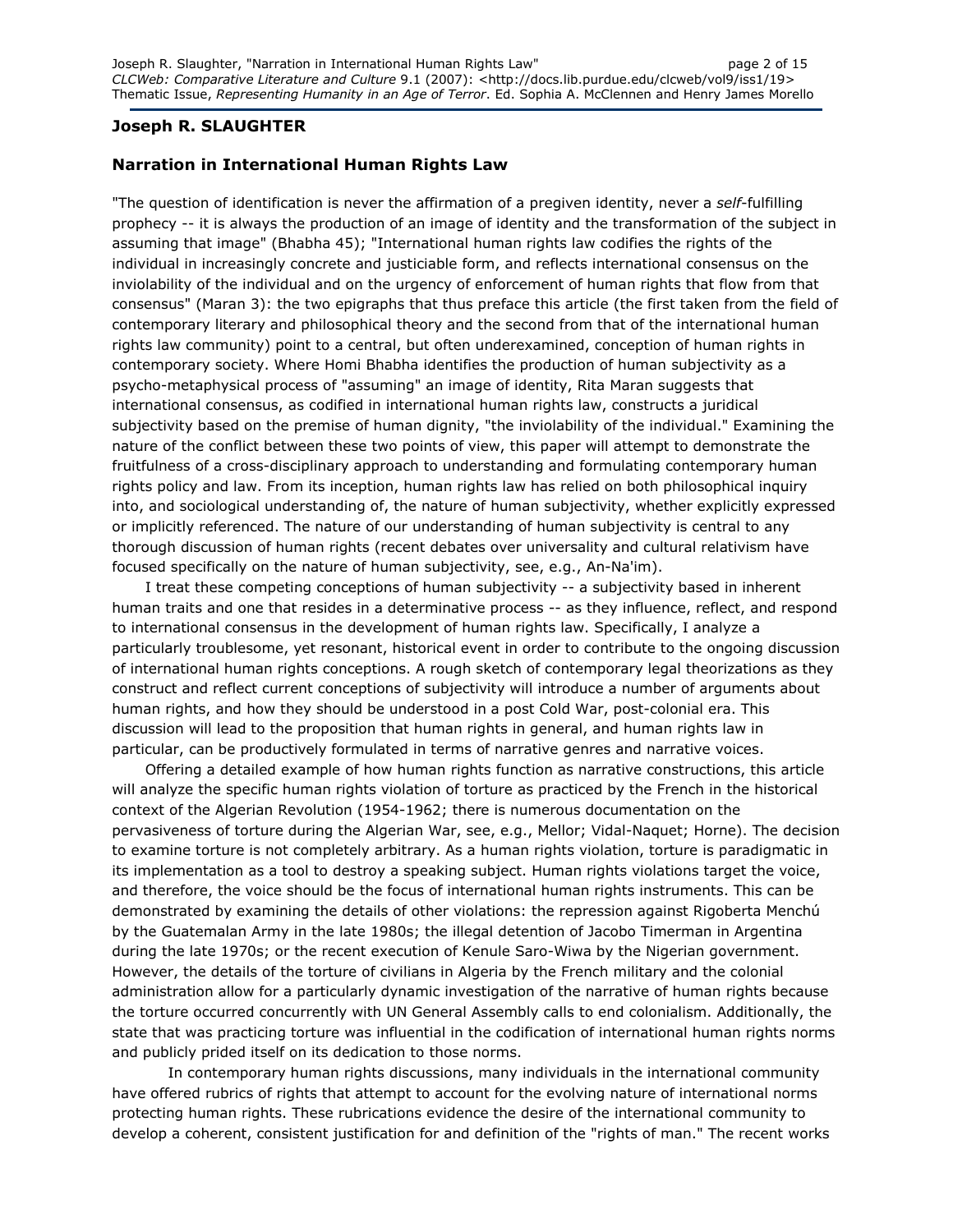of three theorists have been influential in this endeavor: Burns Weston, Richard Falk, and Adeno Addis. While the three thinkers differ in their approaches to understanding human rights, their rubrics all rely, to some degree, on conceptions of human subjectivity and dignity as universal and fundamental. Burns Weston, outlining current human rights thought, argues that "regardless of their ultimate origin or justification, human rights are understood to represent individual and group demands for the shaping and sharing of power, wealth, enlightenment, and other cherished values" (17). Weston elaborates by adding four points of clarification to his schema; "reflecting varying environmental circumstances, differing worldviews, and inescapable interdependencies within and between value processes, human rights refer to a wide continuum of value claims ranging from the most justiciable to the most aspirational." Also, characterizing contemporary human rights theories, he adds that "if a right is determined to be a human right it is quintessentially general or universal in character, in some sense equally possessed by all human beings everywhere." Contemporary human rights are, Weston notes, generally "qualified by the limitation that the rights of any particular individual or group in any particular instance are restricted as much as is necessary to secure the comparable rights of others and the aggregate common interest" (18). And finally, he claims that "human rights are commonly assumed to refer, in some vague sense, to 'fundamental' as distinct from 'nonessential' claims or 'goods'" (18). Weston's arguments, while not completely without prescriptive value, certainly tend to bear out as descriptive of the process by which an international consensus forms on the nature of contemporary human rights. That is, Weston's schema describes the process that results in contemporary conceptions of human rights. Weston does not, in this article, account for the very real possibility that his five observations may only be true because the West has been instrumental in the articulation of human rights norms. Adopting the Czech-French jurist Karel Vasak's schema of the "three generations of human rights," Weston proceeds to rubricate the rights elaborated in international law under the "three normative themes of the French Revolution … [which] are the first generation of civil and political rights (liberté); the second generation of economic, social, and cultural rights (égalité); and the third generation of newly called solidarity rights (fraternité)" (Vasak qtd. in Weston 18). The advantage of this descriptive schema, Weston tells us, is that it accounts for the various synchronic international declarations of human rights. The generational nature of these rights is not meant to advance one set over another. Rather, the generational schema offers an heuristic to explain the historical evolution of Western commitments to individual and to group rights, even when that evolution occurs synchronically and appears as competing relativist conceptions.

 Richard Falk takes a more polemical approach in his attempt to organize the "logic of human rights." Falk divides his "schools of logic" into six categories: statist, hegemonial, naturalist, supranationalist, transnational, and populist. Statist logic, according to Falk, privileges the sovereignty of international borders over the rights of the individual (32). Statist logic makes human rights properly the concern of the sovereign state. Hegemonial logic supports "the supposition that there is some implicit correlation between power and virtue giving powerful states a mandate to impose their will on weaker states and that, on balance, this works out positively" (35). Naturalist logic, according to Falk, provides support for human rights because it validates "in the most fundamental way certain minimum standards of behavior" (37). He regards naturalist logic as "the essential ground for claiming that human rights are universally valid" (35). Falk identifies the General Assembly of the United Nations as the "main global arena of supranationalist logic," which appeals to an international moral authority above the interests of individual states (37). According to Falk's schema, transnational logic orders the world into various groups of independent, unaffiliated nongovernmental organizations whose human rights work is predicated on the "initiation of a stimulus in one state so as to have an impact elsewhere" (38). Finally, populist logic, the most potentially subversive and powerful in his formulation, provides the justification for individuals acting alone, or in transnational, cross-cultural collectives, to prevent and redress human rights abuses (39).

Falk's divisions of human rights logic move beyond Weston's model in that they account for the process by which human rights instruments are produced. Where Weston provides a taxonomy that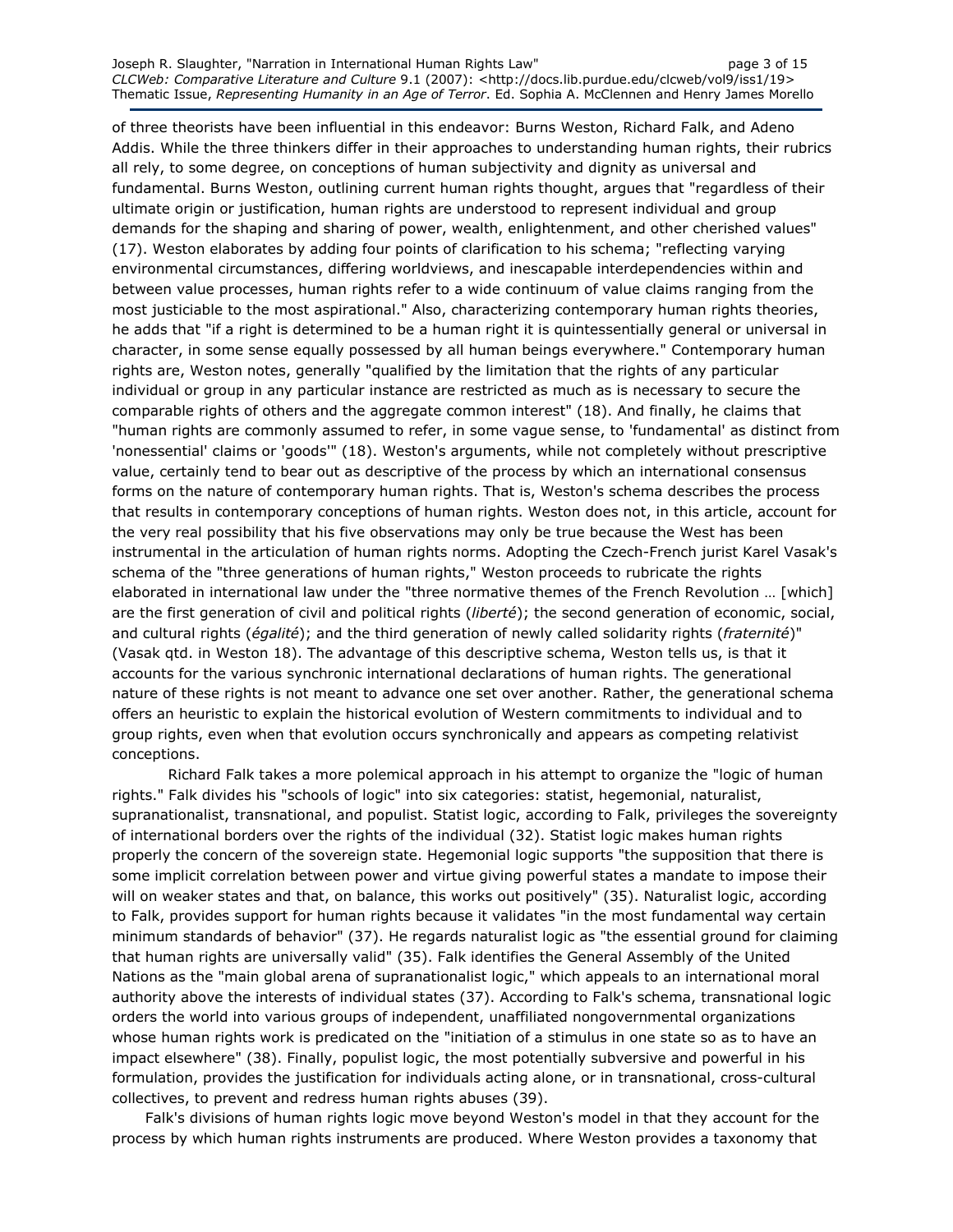acknowledges the evolutionary nature of human rights, Falk's schema stresses that "the protection of human rights … is an outcome of struggle between opposed social forces and cannot be understood primarily as an exercise in law-creation or rational persuasion" (32). Falk's approach to "the protection of human rights" seems to hold true for the normative instruments of international law that prohibit certain abuses and protect certain rights. However, his polemic moves towards a more problematized, contentious definition of human rights than Weston's schema; hence, Falk offers the possibility that human rights may develop out of competing individual, state, and corporate interests. Falk's recognition of the competitive process by which contemporary human rights are produced begins to recognize the complex subject of human rights, the individual human being. Adeno Addis goes further in treating the complexities of individual subjectivity by analyzing the arguments arising from competing communitarian and individualist ideological approaches to human rights. Addis shows the limitations inherent in restrictive ideologies and offers an alternative with what he calls a "postmodern" approach to human rights (1252). Addis locates individual subjectivity in a complex web of communal and traditional influences and pressures. He argues that contemporary individualism, which either contends that the individual is the only moral agent, or that the "notion of group rights" is a different category of rights, "embraces the Enlightenment's assumption of a universal, stable, and to a large extent, pre-social, individual identity" (1237). This conception of the individual is, for Addis, too rigidly grounded in a conception of the subject that "is at variance with what social life teaches us" (1244). Addis' comments recognize the complexity of current theories of human subjectivity; the subject's identity is bound up in an extremely complex relationship with the community, with tradition, and with history. The subject of human rights law is a subject that is ephemerally caught up in what Bhabha calls "the production of an image of identity" (45).

Addis continues his critique of individualism, noting that "the narrative of the presocial and autonomous self, the heroic individual, who stands against the threat of society, and whose confrontation with society is to be assisted with the notion of rights is a misleading one" (1244). The notion of the "heroic individual" pits that individual against society without recognizing her as both a product of and a participant in that society. The narrative of the individual hero invested with inherent dignity who overcomes restrictions and obstacles through sheer force of dignified will is, in Addis's formulation, archaic and naive. "The cultures and tradition that surround the individual are ones that enable her to continue to tell stories about herself, and make it possible for her to continue to make choices and define her life" (1246). In Addis's conception, only the existence of a collective makes individual narrative possible. In light of Addis's critiques of individualism, the subject addressed in human rights law is arguably a modern subject (by "modern," I am referring to the historical period from the Enlightenment to the present in which a "new" human was conceived from the philosophical works of Jean-Jacques Rousseau and René Descartes). International human rights law describes and promotes a universal, stable, unified, and knowable subject who has clearly delimited boundaries and interests. According to this conception of the individual, the subject knows what she wants, knows how to get it, and only human rights abuses stand in her way. More explicitly, this subject is the hero of her own personal narrative of human dignity, enlightenment, and liberation. Addis argues that this conception of the juridical subject contradicts reality because "once the individual is seen to be at least partially constituted by the tradition to which she belongs, those narratives the group tells about itself, both to itself and others, then the fate of the individual is tied to the fate of the group and tradition" (1246). Further, "one cannot have a right as an abstract individual. Rather, one has a right as a member of a particular group and tradition, and within a given context" (1246). Addis's formulation of the individual more adequately describes the post-modern condition of human subjectivity and human narrative capacity that Fredric Jameson, François Lyotard, and Jean Baudrillard have theorized. Addis's identification of the individual's complex relationship to the world, by way of the community and tradition, can be redeployed to offer a different descriptive formulation of human rights, one that focuses on the voice of the juridical subject and the possibility of narration. That is, stressing the voice of the subject, positing the voice as an emblem of subjectivity, allows for a conception of human rights that does not rely upon some essential, inherent human quality. Reconceiving notions of human rights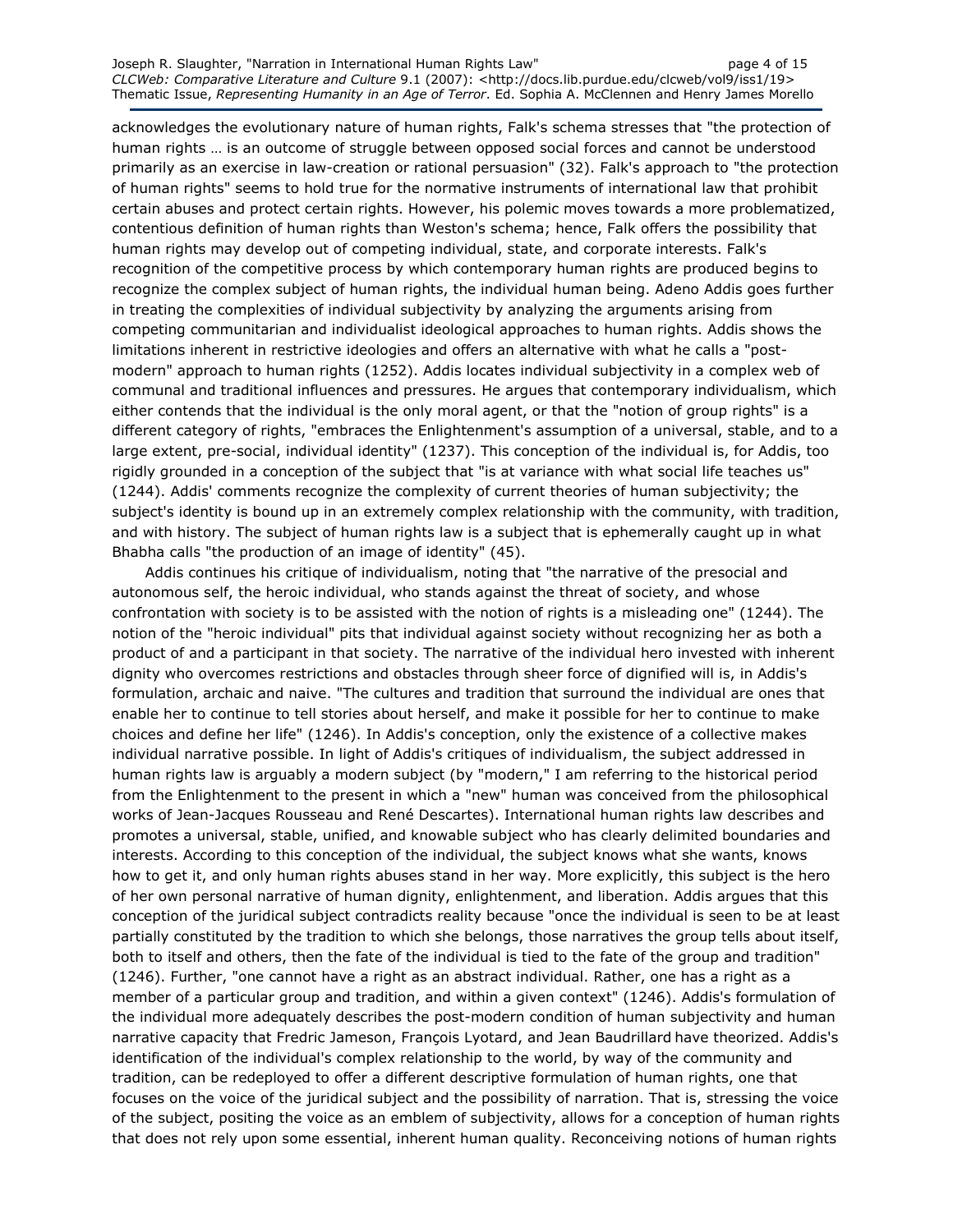in terms of narratability offers some departure from the double bind of universalism and fundamentalism. While this reformulation is intended to be descriptive, it could also serve as a benchmark to determine the value of a human right in any historically, culturally, spatially specific context. As conceptions of the speaking subject change, whether over time or across cultures, so too must conceptions of human rights that guarantee the subject's ability to narrate herself.

International human rights norms, even as they cling to Enlightenment ideals of bourgeois individuality, have evolved in tandem with changing sociological and philosophical conceptions of individuality and human subjectivity. The early, albeit extended, period of codification of civil and political rights -- from the French Declaration of the Rights of Man and of the Citizen (DRMC) in 1789 to the United Nation's Universal Declaration of Human Rights (Universal Declaration) in 1948 -- also saw the rise of the realist modern novel and the modern hero. Mikhael Bakhtin, the Russian literary theorist, identifies the primary elements of most modernist novels: "given all the possible differences in construction, in the image of the hero itself there is neither movement nor emergence. The hero is that immobile and fixed point around which all movement in the novel takes place" (10). The treatment of the novel's hero, the fixed point around which all movement occurs, makes the individual the measure of all things. Against all odds and in all circumstances, the individual naturally perseveres in maintaining its structural and psychical integrity. However, seen from a legal perspective, it could be argued that in the modern Bildungsroman (the coming-of-age novel, or the novel of formation; see Abrams 119-20), restrictions to "liberty, property, security, and resistance to oppression" (DRMC art. 2) severely limit an individual's ability to remain "fixed." In accordance with the subjectivity reflected in international human rights norms, the fixity of the modern hero depends on his/her ability to narrate his/her story. In this formulation, a human rights abuse is characterized as an infringement on the modern subject's ability to narrate her story. To support this proposition, this article examines specifically the destruction of the voice and individual subjectivity under the application of torture. The "negative rights," those for which the state needs to prohibit certain actions such as torture and disappearance, qualify as human rights because they attempt to guarantee the liberty of the subject to speak and, more specifically, to speak freely. ("Negative rights" have been defined by the perception that some rights merely require a government to prohibit certain destructive abuses. "Positive rights" generally require active promotion. Thus, prohibitions against torture are negative rights, and programs of social welfare are positive rights.) If human rights abuses exist on a continuum of narratability, with oppressive voicelessness on one end and bellicose vociferousness on the other, human rights instruments and norms can be evaluated and promoted for their effectiveness in addressing that continuum and providing a public, international space that empowers all human beings to speak.

 Before examining the French situation in Algeria and the role of the voice in contemporary human rights, we must understand the philosophical grounding of the French and international human rights traditions. Many contemporary philosophers and human rights experts have noted that "the French doctrine of rights was a heritage from the philosophers of the Enlightenment; they enunciated the doctrine of the 'rights of man' that became embodied in French law as well as in French culture" (Maran 3). The DRMC embodies the philosophical conception of the human subject as inherently invested with dignity. The 1789 "rights of man," while referring only to men, declared the universality of the dignity of man. This conception of man, codified after the French Revolution, directly confronted the authority of the sovereign. Whereas previously the Monarch, or President, retained the power to grant status to individual human beings, the DRMC conferred upon each individual the special "dignity" of being human. Therefore, in the preamble to the DRMC, the "representatives of the French people . . . consider[ ] that ignorance, forgetfulness, or contempt of the rights of man are the sole causes of public misfortunes and of the corruption of governments."

The DRMC proceeds to guarantee the universality of human dignity, at least within the boundaries of the French state. In Article 1, the national assembly declares: "men are born and remain free and equal in rights; social distinctions can be established only for the common benefit." Article 2 declares that the duty of every "political association is the conservation of the natural and imprescriptible rights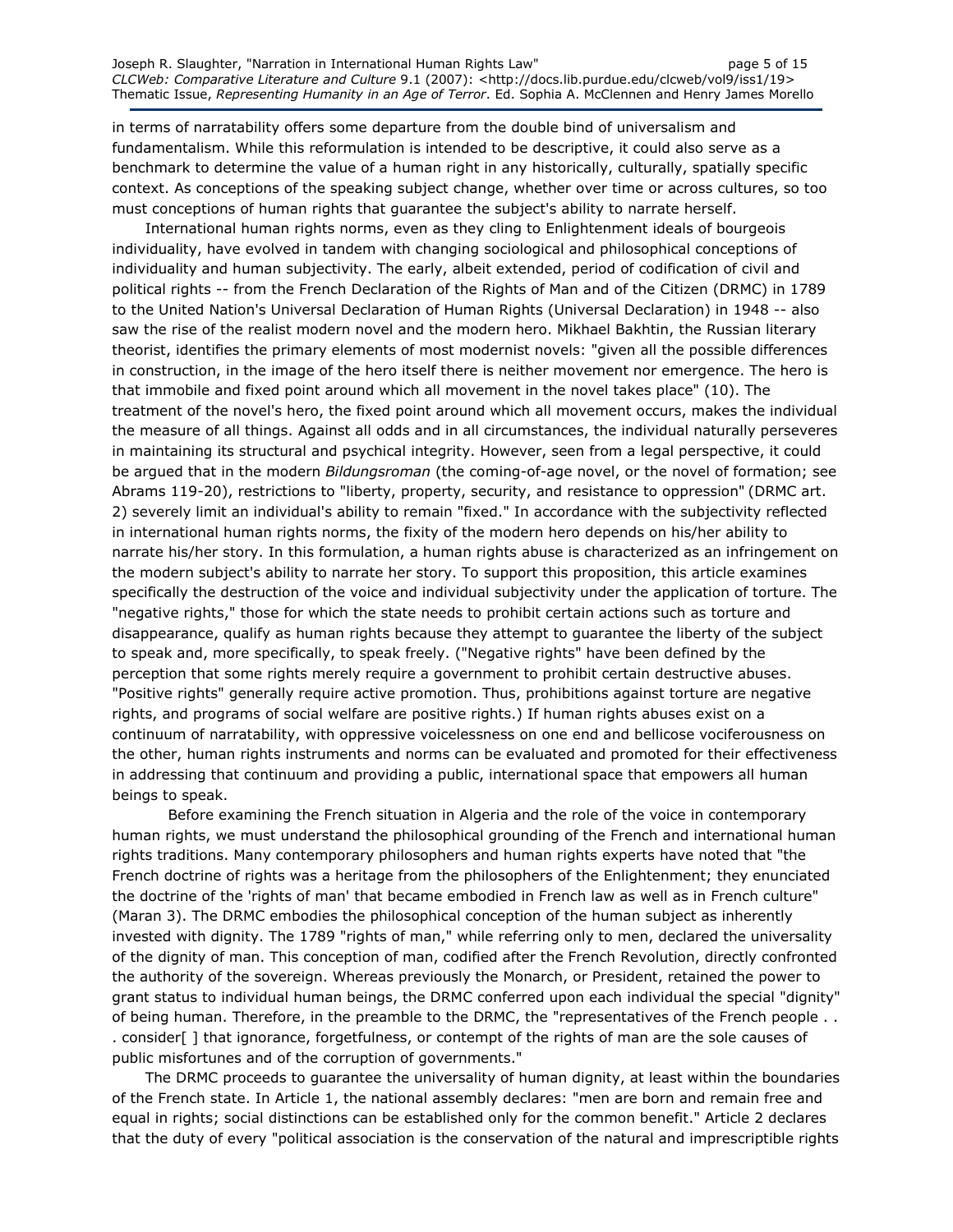of man; these rights are liberty, property, security, and resistance to oppression." Further, the DRMC elaborates specific protections for the assurance of individual actualization of these rights. It prohibits arbitrary arrest in Article 7, and penalties that are not "strictly and clearly necessary" in Article 8. It supports due process in Article 9, and freedom of thought, religion, and speech in Articles 10 and 11. The fundamental prohibitions and guarantees established in the DRMC became the basis for French domestic law and for French participation in the creation of international human rights law. In her analysis of the influence of the French DRMC on the UN's Universal Declaration of Human Rights, Maran explains that "the notion of universality within the [Universal Declaration] … owes a debt to France's notion of universality which, conversely, France considered uniquely its own, concerned with French values and culture, and not adaptable for international usage" (142). Despite this proprietary notion of universality, the French were instrumental in shaping both the Charter of the United Nations and the Universal Declaration.

The eminent French jurist René Cassin played a major role in drafting the Universal Declaration. Cassin revealed the importance of the French philosophical conception of universality in the codification of human rights when, in 1972, he credited the DRMC with heralding and declaring a new understanding of humanity: "the Declaration of the Rights of the Man and of the Citizen, the essence of which the French Revolution caused to permeate most other civilized countries, truly marked a new era in the history of humanity" (qtd. in Maran 61). While Cassin's statement gives credit to the French for basic international notions of human rights, it also implicitly, and rather benignly, acknowledges the process by which the "new era" came to "civilized countries." His statement leaves room for an interpretation of human rights that places the "burden" of the dissemination of a new concept of man on those societies that consider themselves civilized. The burden of that universality appears in the language of the Universal Declaration. Recalling the words of the DRMC, the second preambular paragraph of the Universal Declaration considers the continued dangers of not codifying human rights and stresses human aspirations: "Whereas disregard and contempt for human rights have resulted in barbarous acts which have outraged the conscience of mankind, and the advent of a world in which human beings shall enjoy freedom of speech and belief and freedom from fear and want has been proclaimed as the highest aspiration of the common people." In adopting the Universal Declaration, the UN General Assembly agreed that the first benefit from the protection of human rights is a "world in which human beings shall enjoy freedom of speech." The freedom of speech, the liberty to tell one's story, is precisely what the following thirty articles of the Universal Declaration attempt to ensure through prohibitions of abuses that tend to destroy the human voice -- "negative rights" -- and through promotions of social welfare that tend both to encourage and to foster the human voice speaking itself -- "positive rights." Besides prohibiting torture, arbitrary arrest, and slavery, the Universal Declaration evidences its commitment to Addis' conception of the individual subject when, acknowledging the individual's responsibilities to the community and to respect other's individual rights, it declares that the community is where "the free and full development of his personality is possible" (Art. 29). Article 29 commits the member states of the United Nations to a narrative of the development of the individual, to a narrative of becoming against the backdrop of the community.

 In her book Barred: Women, Writing and Political Detention, Barbara Harlow argues that the thirty articles of the Universal Declaration "translate[] the standard literary paradigm of individual versus society … recharting the trajectory and peripeties of the classic Bildungsroman" (252-53). The classic narrative of becoming pits the individual against her immediate society, but the Universal Declaration places the individual "within a specifically international construction of rights and responsibilities." Along with this new international setting, the General Assembly, in the third preambular paragraph to the Universal Declaration, recognizes the promotion of the voice in an international context as a constructive alternative to the narrative of the individual physically compelled "to rebellion against tyranny and oppression."

 Given France's historical and international commitments to human rights, its domestic practices during the colonization of Algeria and the Algerian Revolution would seem to be an aberration. However, Maran argues that the same ideology and philosophy that produced the "rights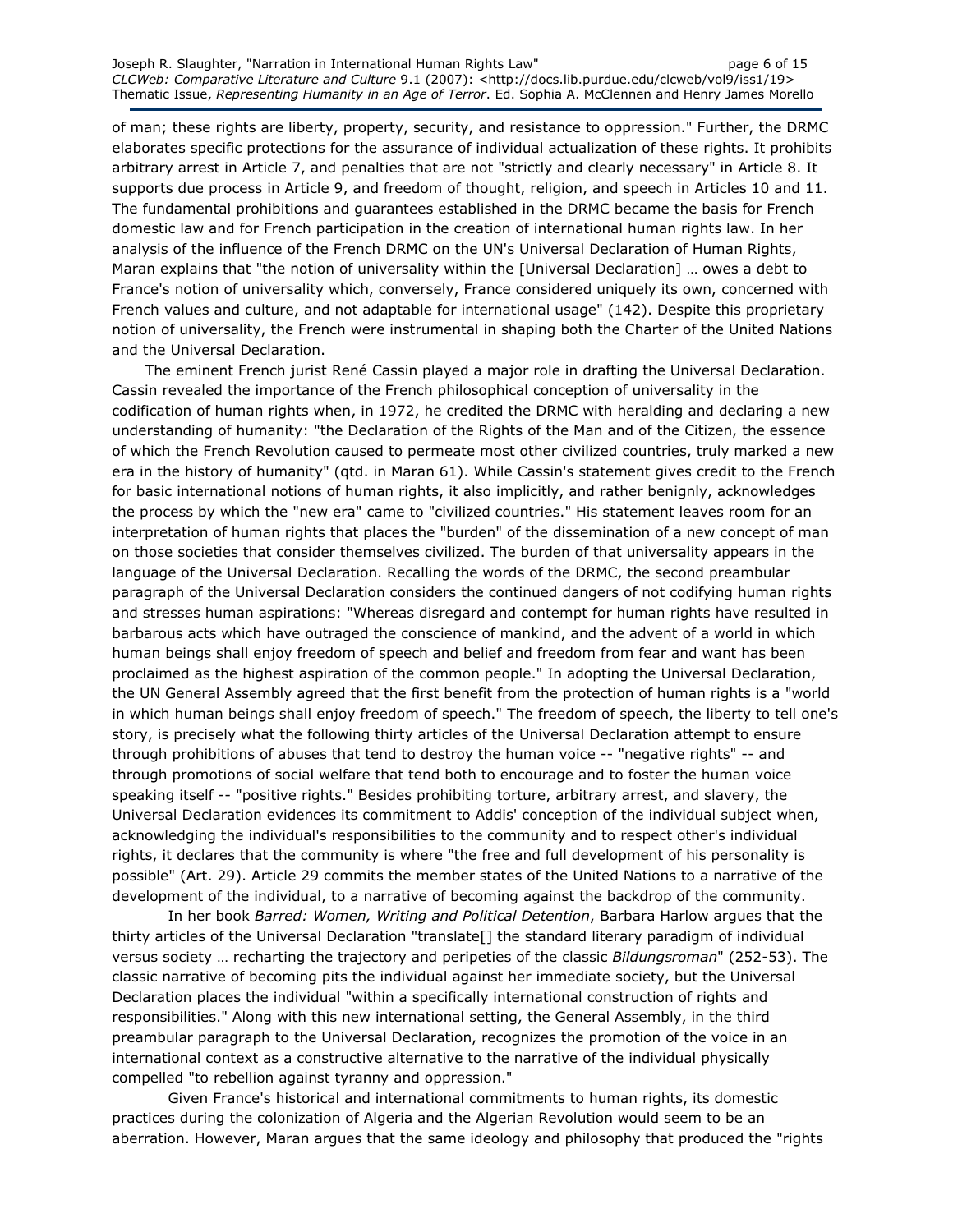of man" led to French human rights abuses. According to Maran, the United Nation's philosophical concept of universality in the Universal Declaration was "a by-product of France's proprietary sense of 'universality'" (142). Maran's insightful identification of France's sense of universality as proprietary underpins her argument that both the contemporary notion of human rights and the French justification for the *mission civilisatrice* -- France's process of "domestication" and "pacification" of other peoples in other cultures -- arose from the Enlightenment's conception of the individual, of human subjectivity. In the context of human rights, the application of universality was, at least originally, peculiarly limited to the French male citizen. More recently, legal and literary theorists have extended and elaborated the notions of proprietary universality that France used to justify colonialism to itself. Abdullahi Ahmed Ah-Na'im, in his article analyzing the differences between Western and non-Western conceptions of human dignity, argues that states which routinely violate human rights, "[e]ven when motivated by selfish ends," rationalize their conduct as "consistent with, or conducive to, some morally sanctioned purpose" (19). This process of rationalization often supplies the initial justification for human rights abuses and the subsequent defense of those abuses.

The French relied upon the concept of universality, as a preparatory rationalization for their "civilizing mission," to argue that the Arab Algerians needed to be assimilated as beneficiaries of the French cultural legacy of Enlightenment ideals. Thus, the benefits of French culture justified the crimes of colonialism through the *mission civilisatrice*. While a complete listing of the crimes associated with colonialism would be impossible, Frantz Fanon, a psychiatrist from Martinique assigned to an Algerian hospital during the revolution, gives a sweeping description: "colonialism is not satisfied merely with holding a people in its grip and emptying the native's brain of all form and content. By a kind of perverted logic, it turns to the past of the oppressed people, and distorts, disfigures, and destroys it" (210). In his examination of the destruction of the colonized's past, Fanon's formulation explains a colonial process that attempts to destroy the speaking subject, both as an individual and in community. But, more insidiously, colonialism targets the entire complex matrix of subject construction, leaving the individual without content and context.

French intellectual Jules Roy, in a memoir of his return visit to Algeria, attests to the power of the ideology of the civilizing mission when he remarks of his childhood as a colonist that "one thing I knew because it was told to me so often, was that the Arabs belonged to a different race, one inferior to my own. We had come to clear their land and bring them civilization" (17). Many other inhabitants and participants in colonial Algeria have similarly attested to this French attitude towards the Arab Algerians. Important in the conception of inferiority is the idea that Arab Algerians, according to the propriety of the French definition of universal human dignity, were not yet ready fully to claim their "rights of man" because they were "subhuman," and therefore universality did not apply to them. The "civilizing mission" was, in part, conceived as an attempt to bring Arab Algerians philosophically, sociologically, and socially "up" to the level of French civilization. Thus, when Jules Roy questioned one of the commanders of the French forces in 1960 about the brutal repression conducted in the colonial war, the commander responded: "we're after nobler things than oil . . . we're fighting for a certain notion of what man is. We're fighting to raise the standard of living of the people here, to distribute the land in their interests, to keep them linked to us materially and spiritually, so that our influence will endure" (84). This "influence" must be understood, in light of the "civilizing mission," as part and parcel of an education in the philosophical grounding of human rights; remnants of this colonial educational process persists in the language of the Universal Declaration itself, the opening paragraph proclaiming that "every individual and every organ of society, keeping this Declaration constantly in mind, shall strive by teaching and education to promote respect for these rights and freedoms . . . both among the peoples of Member States themselves and among the peoples of territories under their jurisdiction" (preamble). Maran formulates the colonial process of education in terms of the individual's maturation. She argues that "the colonized could not reach adulthood under colonialism, despite the fact that to make him into 'man' was a key legitimizing doctrine of colonialism -- its 'educational' mission" (5). Her formulation relies on an understanding of the narrative process by which one becomes "man," by which the hero moves through the plot of the Bildungsroman. Both in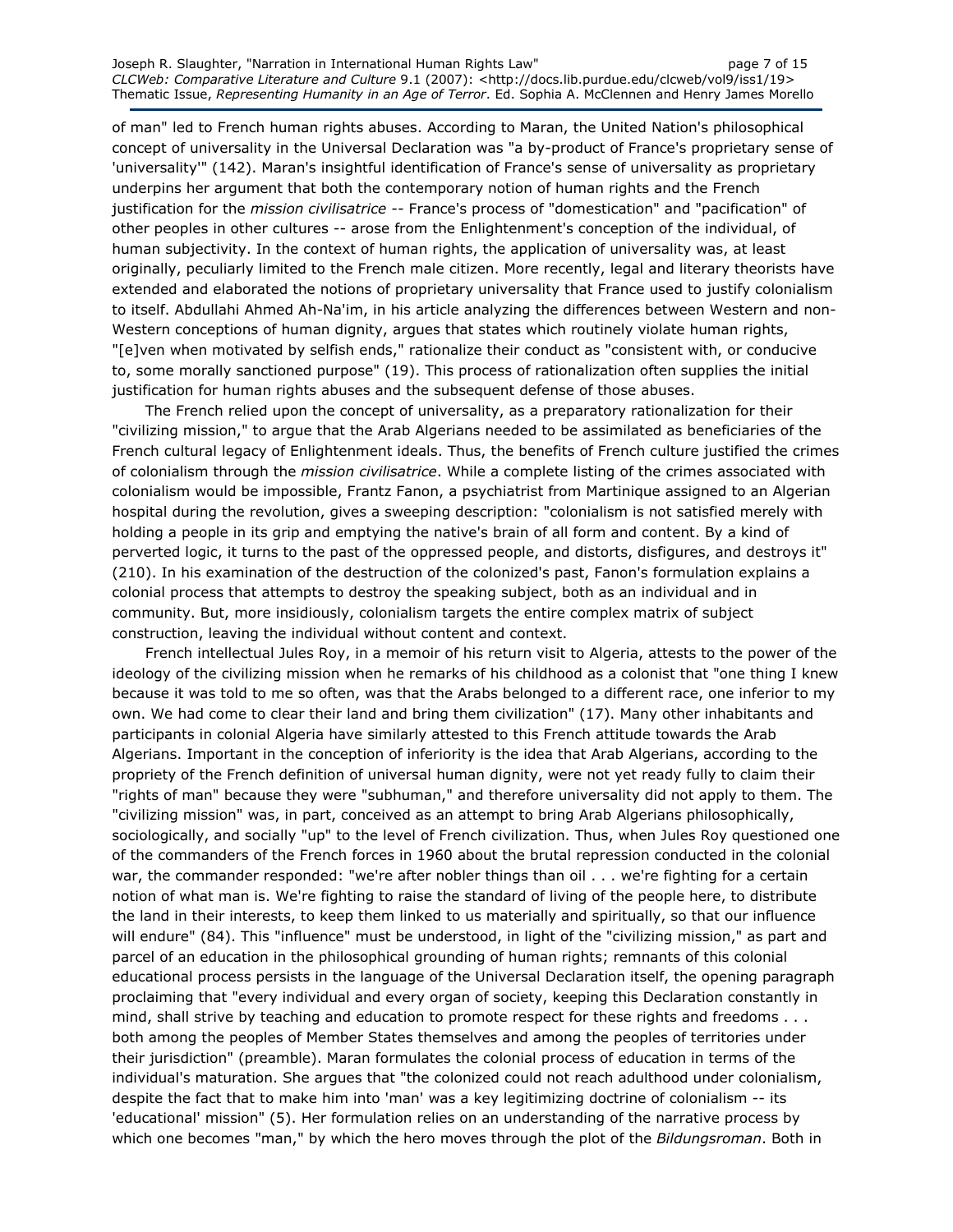Maran's argument and in French theoretical approaches to human rights, a subject "becomes man" when he/she has the ability and the freedom to express her individual subjectivity, to tell his/her story.

Jean-Paul Sartre, in his introduction to Frantz Fanon's The Wretched of the Earth, stresses the importance of the voice in the modern narrative of the individual as hero: "we only become what we are by the radical and deep-seated refusal of that which others have made us" ("Preface" 17). To refuse radically "that which others have made us," certain guarantees are necessary, guarantees that ensure the right to speak. Sartre's "refusal" suggests that the voice is the primary tool of subject construction, and he says about Fanon that "in short, the Third World finds itself and speaks to itself through his voice" (10). The "Third World," having had its other organs of speech brutally suppressed, according to Sartre, narrates its oppositional existence to the "First World" through the voice of Fanon. Fanon himself explains that one of the characteristic psychological disorders that he dealt with regularly in Algeria, and that he attributes to colonial crimes, was the loss of narrative ability in his patients (262). The destruction of the voice that finds itself and speaks itself, the voice that offers the counter-narrative of the "Third World" subject, is precisely the homogenizing project of colonialism. Addis reformulates the "civilizing mission" in terms of assimilation, where a voice, even if a relatively foreign one, is available to the subject: "philosophically, assimilation is seen to be desirable, for once the assimilation process is completed, then, so the argument goes, it will be easier to treat every one as an individual rather than as a member of a group" (1238).

 Because of the French colonial commitment to the story of "becoming man," France considered its civilization one of the most enlightened and universal. Jules Roy shows how representatives of the international community felt about "the Algerian Question." Speaking with an unnamed Swedish man while visiting Algerian refugees in Tunisia, Jules Roy found himself insufficiently capable of responding to the man's astonishment: "But France is the symbol of an intelligent nation . . . and up till now your prestige has been based on the fact that the French were the first to defend the rights of man" (106). Roy concurred and had to admit that because of the Algerian situation, France had lost its role of leadership in the United Nations. French problems at the United Nations started because France considered its troubles with Algeria to be domestic problems. The assimilation of Algeria was in fact a French domestic legal question for more than a hundred years. Algeria was successively proclaimed "to be part of the French possessions" in 1834, divided into "Three French Departments" in 1870, and declared part of Metropolitan France in 1946 (Alwan 4; see also Kiss 130). Therefore, the United Nations, according to French arguments relying on Article 2(7) of the UN Charter, had no business interfering in the affairs of a sovereign nation. Despite René Cassin's commitment to the rights he helped draft in the Universal Declaration, in a speech before the General Assembly in 1950, he argued that colonial questions could not involve France's interests in Algeria because they could not involve "certain elements of the French Union that are under the same regime as the metropole" (qtd. in Kiss 395). However, as Harlow has noted of the Universal Declaration, the setting for the Algerian story of "becoming" had shifted to an international stage in 1960.

In 1961, the French legal scholar Maurice Flory, in his yearly recap of important international legal events, identified the successful adoption of UN Resolution 1514(XV), the Declaration on the Granting of Independence to Colonial Countries and Peoples, as the result of Algeria's work in the international forum: "The French Army continue to fight against the rebellion, while the Army of National Liberation (ALN) conducts an international war" (Flory 836; the Declaration on the Granting of Independence to Colonial Countries and Peoples passed in the context of the Cold War. The Soviet Union proposed the matter for inclusion, and the United States responded by directing attention to the Soviet Union's incorporation of the world's "three newest colonies"—Lithuania, Estonia, and Latvia. In the end, the major colonial powers and their empathizers, including France, the United Kingdom, and the United States, abstained from the vote.). While the ALN cannot claim victory for the passage of Resolution 1514, the Algerians were fairly successful at using the new setting laid out in the Universal Declaration to change the plot of their story. Soon after the beginning of the "Algerian War" in 1954, twenty-nine Asian and African nations at the Bandung Conference declared "support for the rights of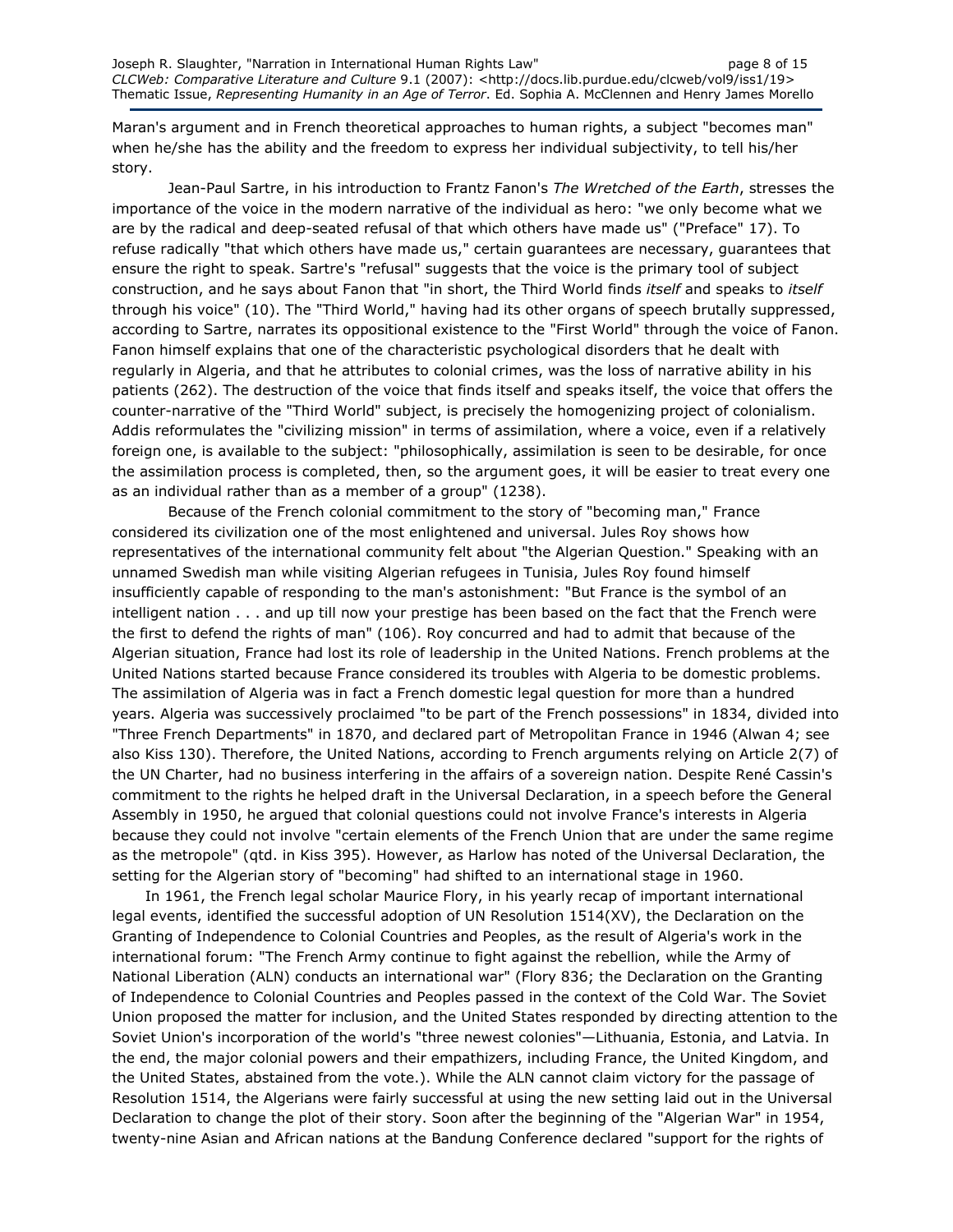the peoples of Algeria, Morocco, and Tunisia to self-determination and independence" (Alwan 95). In 1955, at the United Nations 10th General Assembly, a number of States unsuccessfully pushed for "the Algeria Question" to be included on the agenda. These nations gathered support for the inclusion of "the Algeria Question" over the next few years. Finally, in 1957, the General Assembly took up the question and passed Resolution 1012(XI), which expressed "the hope that, in the spirit of cooperation, a peaceful, democratic and just solution would be found, through appropriate means, in conformity with the principles of the Charter of the United Nations" (88).

In 1958, the General Assembly expressed its desire for France and Algeria to enter into pourparlers. In 1960, the Soviet Union pushed for a resolution granting broad independence to colonial peoples. Even though the lines of debate were drawn in the Cold War East-West tradition, Resolution 1514(XV) passed, with most of the colonial powers abstaining. Resolution 1514(XV) committed the international community to the promotion of self-determination and the right to narration as an oppressed nation when the General Assembly declared in Article 5 that immediate action shall be undertaken "to transfer all powers to the peoples of those territories, without any conditions or reservations, in accordance with their freely expressed will and desire . . . in order to enable them to enjoy complete independence and freedom" (art. 5). Further, the United Nations recognized the need to undermine the logic of the civilizing mission, declaring in Article 3 that "inadequacy of political, economic, social or educational preparedness should never serve as a pretext for delaying independence." Mohammed Bedjaoui, citing other legal arguments, claims that the Algerian War had a crucial influence on Resolution 1514(XV) and independence movements in general. (11): "the revolutionary liberation movement of Algeria has acted as a bloodstained lever for the consistent advancement of the anticolonial cause throughout Africa." On 19 December 1960, addressing specifically "the Question of Algeria" just five days after the approval of Resolution 1514, the General Assembly adopted Resolution 1573(XV), recognizing in Article 1 "the right of the Algerian people to self-determination and independence." The following year, the General Assembly pushed France "to redress the legitimate grievances of the Algerian prisoners in recognizing their status as political prisoners" (UN "Status of Algerians").

While the exact meaning of the codification of the notion of self-determination in international human rights instruments may be arguable, the international promotion of self-determination for the peoples of Algeria should be understood as expressing a commitment to a new genre of narration in an international setting. Peoples, as collectives, were granted the ability to narrate their own stories, in contrast to the imposition of the traditional individual versus society/state genres. This commitment to self-determination as narrative appears first in Article 1(2) of the UN Charter. The United Nations declared its commitment to narratability over violence specifically in the preamble to the Universal Declaration, where the General Assembly recognized the dangers of suppressing the voice of both the individual and collectives: "it is essential, if man is not to be compelled to have recourse, as a last resort, to rebellion against tyranny and oppression, that human rights should be protected by the rule of law." While Algeria was taking advantage of this new international setting, the French were parochially ignoring even their own domestic law regarding the minimum rights of individuals. The 1946 French Constitution, as well as the 1958 French Constitution, relied on and referenced the DRMC as the basis for their codes of governance. Bedjaoui, presenting a legal analysis arguing that France had already implicitly recognized the independence of Algeria, explains that the 1946 French Constitution "gave all international conventions duly ratified by the French Parliament precedence over French municipal laws and regulations" (212). France had codified the authority of the Universal Declaration in its domestic law. Ironically, Maran notes that "the government, acted for by its legal advisers and diplomats, did not refer to this [international] body of law. Nor indeed, with odd exceptions, did the intellectuals who opposed the government's actions on torture" (43). In fact, because of the silencing nature of the crimes of colonialism, specifically torture and summary executions, the French Penal Code was rarely invoked by victims of those crimes even though the Code Penal, Crimes et Delits clearly outlawed torture and arbitrary arrest in those cases (39). The law also prescribed the death penalty for those committing torture). In order to foster a more thorough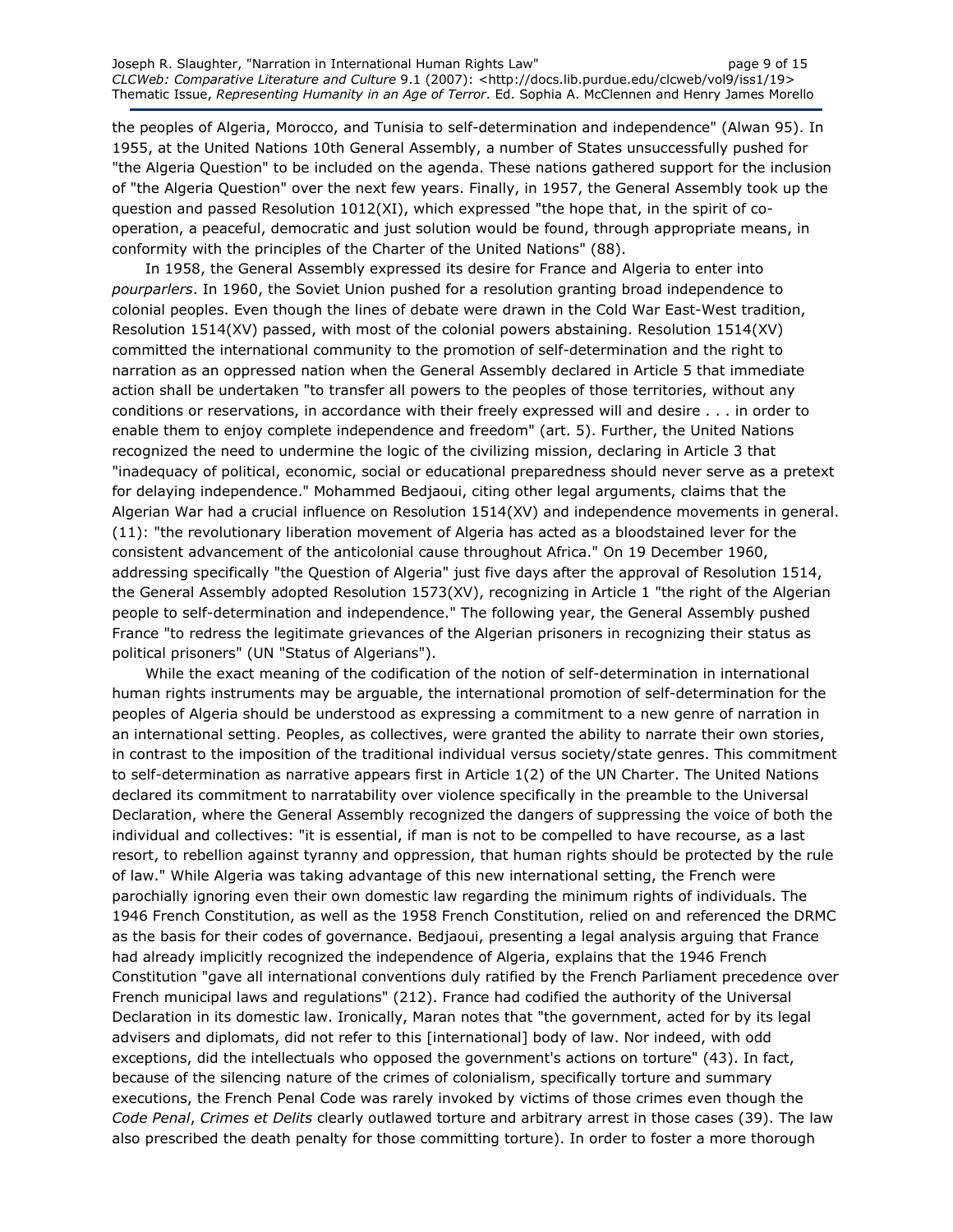understanding of how the indifference to the French law, and to the international law ratified by parliament, promoted human rights abuses and effectively silenced both the French and the French Algerian populations, this analysis turns to an examination of one of the rare cases where a tortured Algerian pressed the domestic French law into service.

 During the Algerian War, the French-Algerian police and the French military began systematically employing torture in their attempt to retain the Algerian colony. In 1957, during the Battle of Algiers, the military abducted and tortured two French journalists, Maurice Audin and Henri Alleg (Audin was killed while "attempting to escape" and Alleg was later released). Leftist French intellectuals (including Sartre, Simone de Beauvoir, Maurice Merleau-Ponty, and François Mauriac) immediately decried the use of torture against one of their own in major newspapers and, notably, in Sartre's journal, Les temps modernes. In 1958, General de Gaulle responded to public pressure by announcing that torture would end with the establishment of the Fifth Republic. The outcry was intense but short-lived as André Malraux, then French Minister of Culture, added his voice to de Gaulle's, rather blindly proclaiming that "torture is no longer employed in Algeria" (de Beauvoir and Halimi 61). Those in the business of publishing episodes from the war, however, had evidence that the tortures had not ceased. Despite government attempts to censor his voice by banning his book, Alleg published a best-selling account of his torture under the title The Question. In the introduction to the book, Sartre stresses the importance of the voice at the scene of torture (29). The role of the victim's voice was later recognized in official UN instruments when, in the 1975 Declaration on the Protection From Torture, the General Assembly clarified its use of the term "torture": "For the purpose of this Declaration, torture means any act by which severe pain or suffering, whether physical or mental, is intentionally inflicted by or at the instigation of a public official on a person for such purposes as obtaining from him or a third person information or confession, punishing him for an act he has committed or is suspected of having committed, or intimidating him or other persons" (art. 1). However, during the period of colonization, public revelations of torture were fairly rare in metropolitan France, and even rarer were legal cases charging the military with the crime of torture. The public was, therefore, relatively silent on the issue of torture. After the initial outcry over Alleg's torture, general outrage did not resurface until 1960 with the revelation in Le Monde that the French military had tortured a twenty-two year old Algerian woman named Djamila Boupacha in El Biar, the same prison where Audin and Alleg had been detained three years earlier (see Crouzet 47; de Beauvoir 6).

 On the night of 10 February 1960, Algerian security forces burst into the home of the Boupacha family. They arrested Djamila, her sister Nefissa, her brother-in-law Abdelli Ahmed, and her father Abdelaziz. The arresting officers took the family to the military barracks at El Biar. That night, separated from the other members of her family, Djamila Boupacha was interrogated. A captain in the French military asked her repeatedly for information about various Algerian nationalists, striking her across the face and slamming her head into a wall when she provided no response. She was taken to another room and subjected to three hours of torture by electricity. By morning, she had "admitted" that she received Front de Libération Nationale (FLN) agents in her house, but she said she had no idea about their present location (see de Beauvoir and Halimi 116). For the next few days, Boupacha was pulled repeatedly from her cell to respond to questioning. She admitted freely that she was a militant member of the FLN and had participated in medical relief for the agents of the independence movement. When asked to express regret for her actions, she refused and was violently beaten. On 17 February, she was moved to the Centre at Hussein Dey where she was again subjected to torture by electric shock treatment. More than nine torturers were present (some colonial police, some French military) when she was stripped and lashed into a dentist chair. The questions about her brother's whereabouts were repeated while the officers drank beer, "which they spat over her in mouthfuls till her body was all dripping wet" (39). Continuing the questions, a few of the men attached electrical wires to her nipples, her anus, and her vagina. They shouted that they would make her talk. Despite not having provided answers to their questions, the torture finally ceased and she was returned to her cell, covered with electrical and cigarette burns. Three days later, she was awakened in the middle of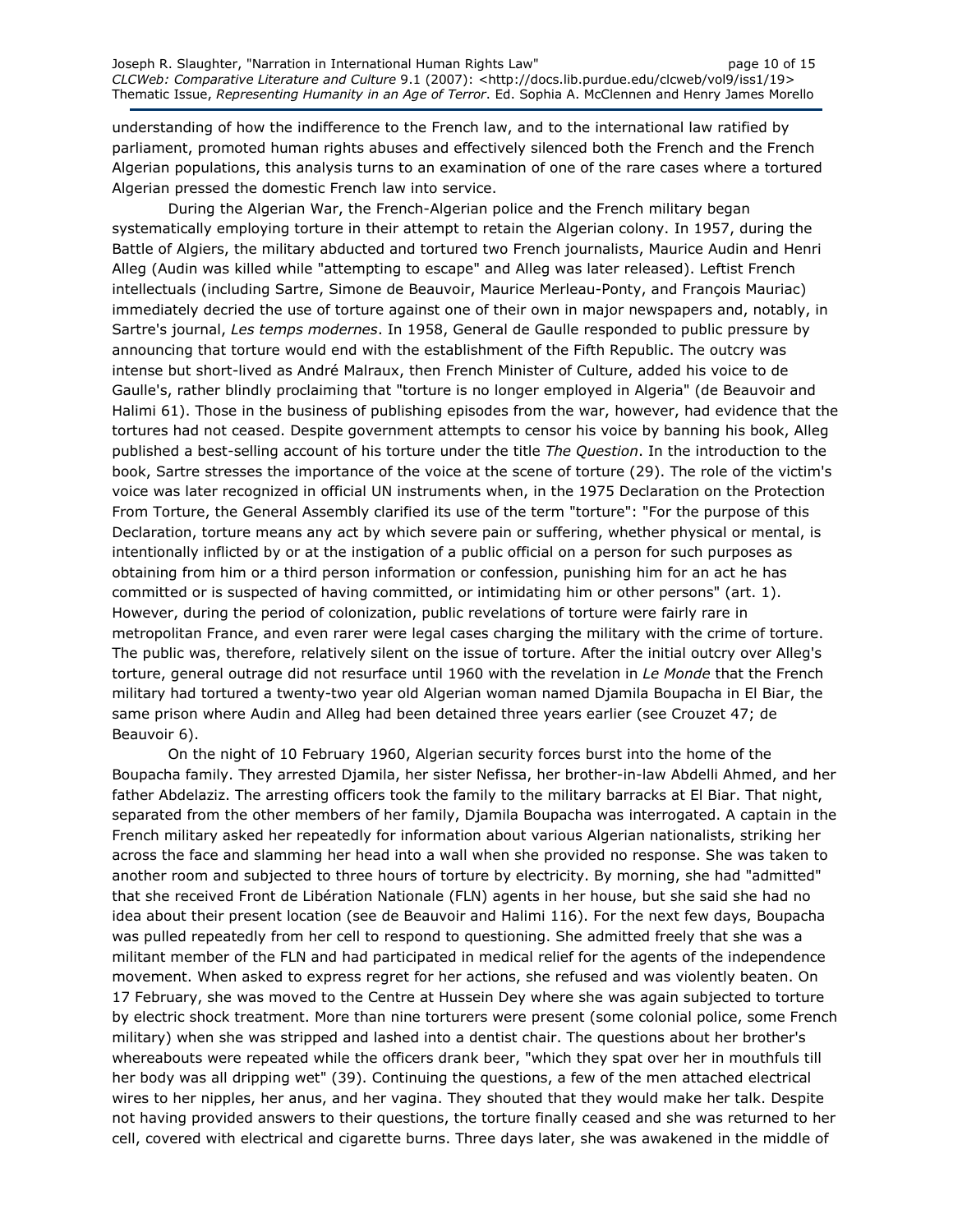the night and ushered into a nearby courtyard. After being stripped, Boupacha's ankles and wrists were tied together, and a wooden pole was passed between her knees and elbows. The French paratroopers then placed the pole across a bathtub, leaving Boupacha hanging face down in the water. "[The inspectors] upbraided her for planting bombs in cafés and causing the deaths of women and children … Her torturers now started dragging in all the most recent outrages committed in public places in Algiers. She confessed to them all" (40). Not satisfied with her multiple confessions (her torturers knew that the "perpetrators" of some of the crimes had already been tried and convicted), the soldiers renewed their efforts with increased ferocity. "the inspector who had beaten her . . . tipped her over in the bath, forced her legs apart and pushed the handle of a tooth-brush into her vagina. This done, they took one of the beer-bottles they had emptied, and crammed it up her, neck first" (40). Boupacha later told her lawyer, Gisèle Halimi, that "they wanted me to say I had planted a bomb in Algiers" (40).

 Halimi, restricted from appearing at the Algiers courts by the Algerian authorities' manipulations of visa laws, contacted Simone de Beauvoir, one of her domestic clients, and asked her to write an article detailing the ordeal. De Beauvoir's story, "Pour Djamila Boupacha," appeared in Le Monde on 2 June 1960. The entire edition was confiscated by military authorities in Algeria and caused such a stir in France that letters poured in for weeks. The ordeal brought the discussion of the use of torture to the editorial pages of all major publications. In June 1960, France was so thoroughly immersed in Boupacha's situation that Halimi was able to declare that "Djamila Boupacha has become a familiar figure … We talk about her as a little sister who testifies to the future about a system that functions only through dishonor and ferocity" (Halimi, "D'Henri Alleg" 15). In the metropolitan French mind, torture became intrinsically linked with the colonizing mission. Boupacha's ordeal can be examined by analyzing the ways in which torture attempts to destroy a voice, to force a human being to attest to the power of the state. Sartre attempts to explain the political conditions and the philosophical conceptions that brought about the state's reliance on torture: "the 'forces of order,' hindered by their own might, have no defense against guerrillas except punitive expeditions and reprisals, no defense against terrorism but terror. Everybody, everywhere, is hiding something. They must be made to talk" (Sartre, "Introduction" 29). The torture, while directed most manifestly at Boupacha's body, was also clearly an attempt to employ her voice against herself.

In the service of clarifying the relationship between torture and the production of narrative as it participates in subject construction, Elaine Scarry provides an important analysis of the function of torture. While Michel Foucault claims that by the end of the eighteenth century changes in the penal codes brought about the "disappearance of punishment as spectacle" (7), Scarry's analysis of contemporary torture argues that torture, even as an ostensibly secret practice, is still used as a means of public control in many areas of the world. In the Body in Pain: The Making and Unmaking of the World, she offers a definition, or formulation, of torture: "while torture contains language, specific human words and sounds, it is itself a language, an objectification, an acting out" (27). To understand her formulation, one must examine the nature of language and objectification as Scarry herself figures their relationship to the human creative processes.

Ñacuñán Sáez, in an article entitled "Torture: A Discourse on Practice" argues that the expressive language of the torture victim "comes from a body which is still (or already) controlled by the laws of language. … The pain inflicted by contemporary torture does not break down a pre-existing subject. … It produces the subject as already (or still) absent" (138). Torture fashions a nonentity out of the tortured's subjectivity. It destroys memory by numbing the mind with pain, denying the victim the possibility of reconstructing an integral self through thought. More insidiously, however, torture destroys the victim's linguistic systems, undermining any direct correlation between the signifier and the signified. Sáez calls torture the "realm of the pure signifier," and argues that once the distinction between truth and falsity has been destroyed, "anything is equal to anything," and therefore, only pure signifiers with no relation to a signified remain (133). Sáez's astute assessment of torture's destructive capacity implies that torture directly attacks the victims' ability to narrate (or even think) a coherent self image. Torture targets the subject's ability to narrate her experience by fracturing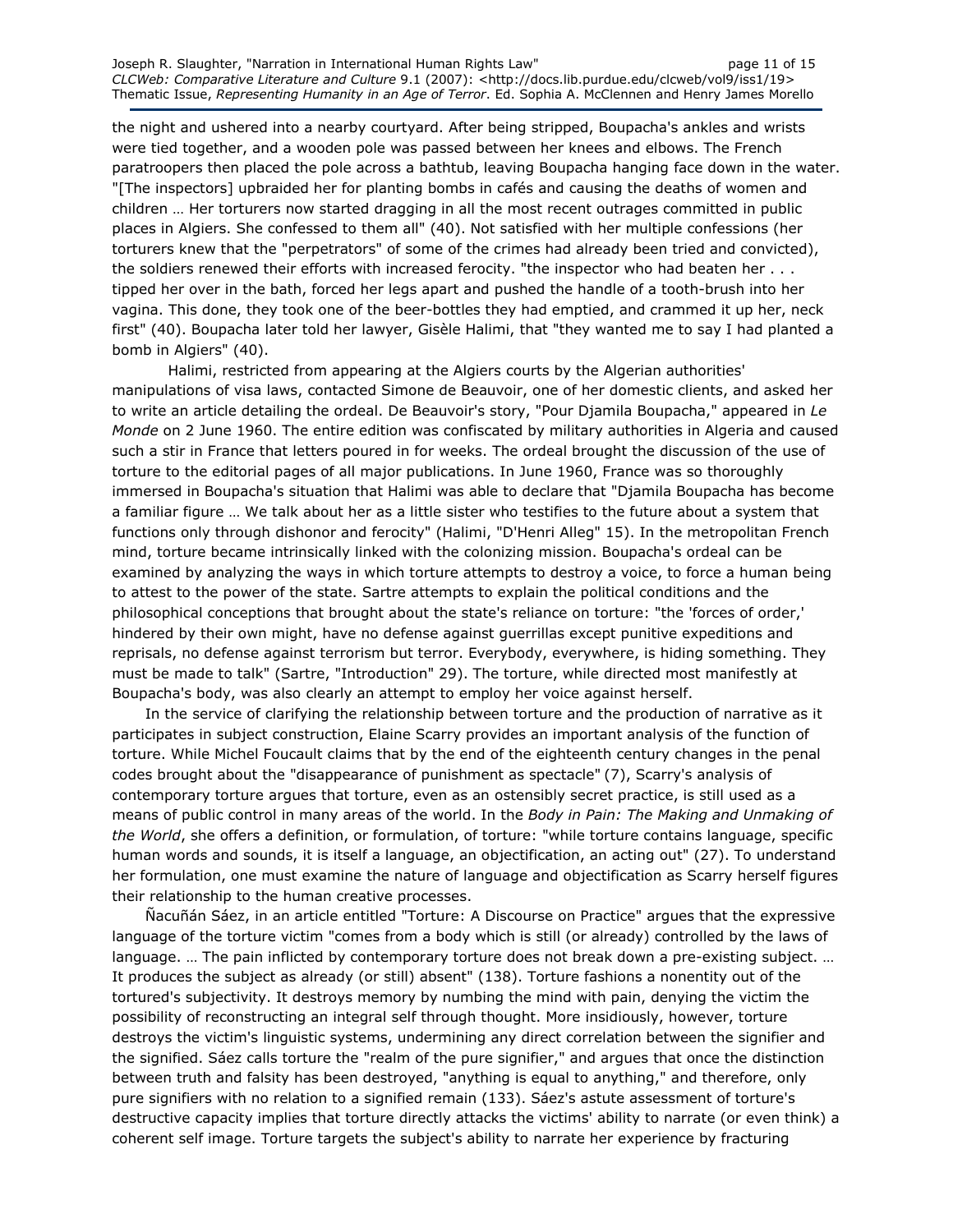integrating linguistic structures through "the question" and confession. When torturers are attempting to fragment their victims' subjectivity, they resort to a violent destruction of the signifier-signified relationship. For the victim of torture, language fails to function; the tortured often has little or no access to the information that the torturers earnestly claim to need. Instead, the torture victim can only provide irrational responses (e.g., Boupacha's confession to all the major crimes of her day) to the torturers' questions. Yet, even in the performativity of her response, the victim cannot be certain that any response will bring about the cessation of pain.

In Scarry's understanding, torture is employed by an institution as a form of "analogical substantiation" of its power when the establishment perceives a crisis in society and its beliefs (13- 14). Analogical substantiation converts the pain of the body undergoing torture into "the fiction of absolute power" (27). Torture accomplishes this substantiation by destroying the individual's ability to produce language with her voice. More insidiously, the system of torture replaces the tortured's voice with a voice supplied by the torturer that, read by the torturing institution, confirms and produces the power of that institution. Because the body is "the locus of pain" and the voice "the locus of power" (51), Scarry argues that the production of power is possible because the torturer makes the body "emphatically and crushingly present by destroying it" and the voice "absent by destroying it" (49). In this formulation, the fictitious nature of this power comes from the ability to objectify and distance one's self from the body in pain, or rather the inability not to objectify and not to distance one's self from the body in pain. This torturing-as-production does something more than "make everyone aware, through the body of the criminal, of the unrestrained presence of the sovereign" (Foucault 49). Torture also produces a voice that makes claims about the power of the torturer and the torturing state. Many analysts who have attempted to detail the functioning of torture have noted that the pervasiveness of the silence produced goes beyond the destroyed subjectivity of the immediate victim. Rather, the torturers and the establishment which supports them are also forced into oppressive silence. In 1970, Andrée Bruyère, a French author who interviewed Boupacha, publicly praised her for this insight concerning the torturer's human dignity: "Djamila didn't ignore the fact that torture doesn't strike just the victims. Its effects are even more pernicious on the spirit, the comportment of those who participate … destroyed in what should be held the most noble, their sense of human dignity" (Brunel, Bruyère, Dominique, and Riffaud 103). Bruyère elaborates by quoting the core of Boupacha's insight: "the best are lost in an abyss of regrets, the others look for more radical ways to forget" (qtd. in Brunel, Bruyère, Dominique, and Riffaud 104). The effects of torture not only silence the victim, but in addition, according to Boupacha, Scarry, and many others, participation in torture typically relegates the torturer to the realm of voiceless silence. It is against both of these silences that the narrative of human rights attempts to provide public, international space for a voice.

 In 1985, the international human rights community recognized the linguistic devastation caused by torture when the United Nations drafted the Convention Against Torture and Other Cruel and Unusual Punishments. In Article 15, the Convention requires that "each State Party shall ensure that any statement which is established to have been made as a result of torture shall not be invoked as evidence in any proceedings, except against a person accused of torture as evidence that the statement was made." The United Nations codified the importance of the voice in a new context, investing the empty linguistic systems of the torture victim with a redefined power to narrate. That is, the tortured voice can legally narrate the destruction of that voice as evidence against the torturer.

 Many French supporters of self-determination for Algeria, and of the rights of the individual in the face of torture, continued after the war to describe "the question of Algeria" in terms reflecting the rationalization for the colonial mission. French legal expert Pierre Cot, in his preface to Bedjaoui's book, explained his understanding of France's beneficial influence on Algeria: "It is not only by having aided men like Dr. Bedjaoui to find themselves, or even for having taught Algerian children a Declaration of the Human Rights of men and citizens … that France has made a contribution to the movement for liberation among the Algerian people. It is more directly by the development of colonialism and by the abuses inherent in colonial domination; by its opposition first of all to any affirmation of Algerian personality and then to even the shadow of independence" (3-4). Recalling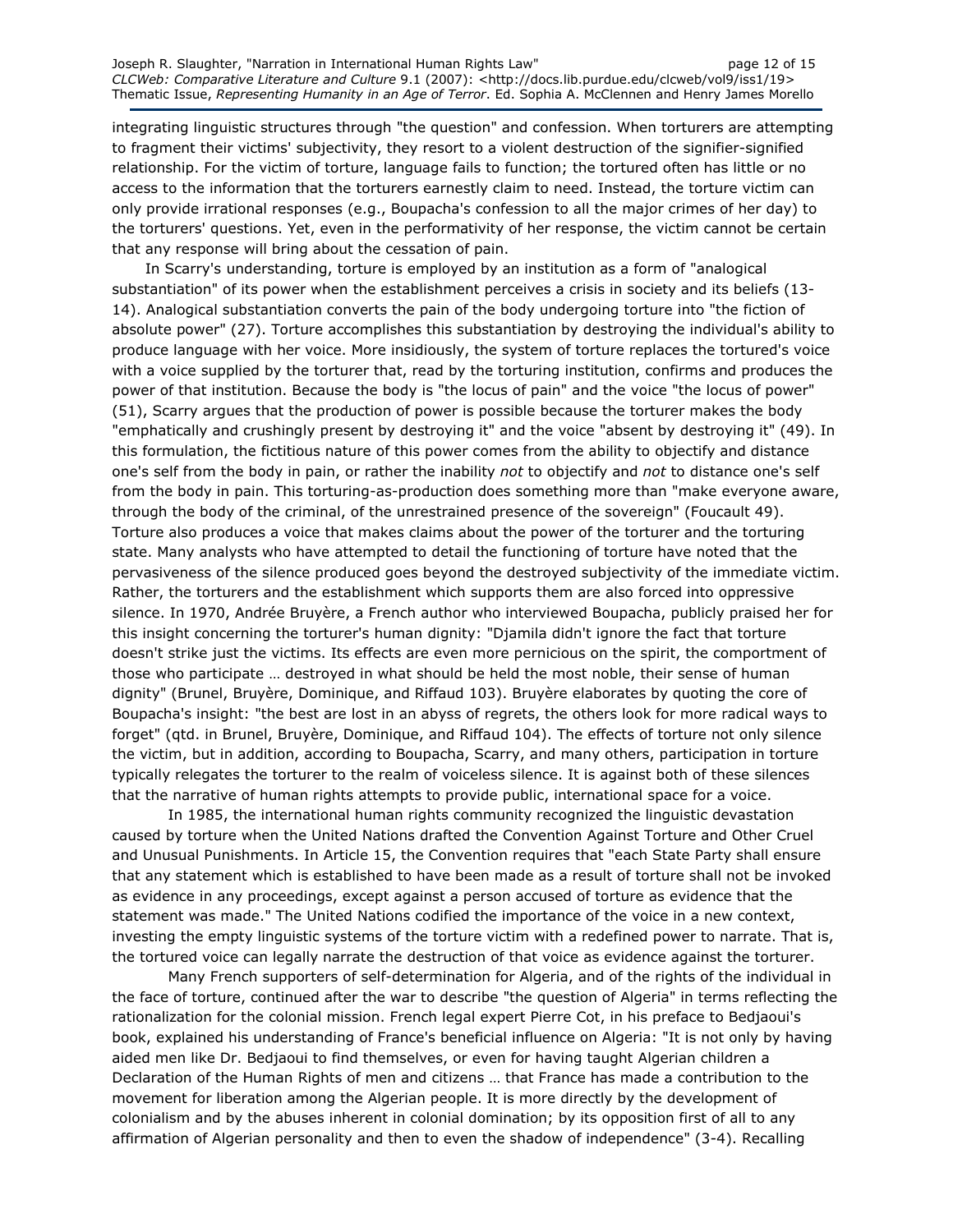Sartre's statement that we become what we are only through the radical refusal of what others impose, Cot identifies awkwardly the narrative of becoming against the worst of odds as an ultimately beneficial product of the colonial legacy. It is unlikely that the narrative of becoming was a gift from the French to the Algerians. That notion merely replicates the logic of the civilizing mission. Rather, it is important to understand that the narrative of becoming, despite cultural differences and subtleties in various contexts, is a global genre.

I have argued that international human rights law can be understood as a commitment to the voice, as the tool to guarantee recourse to individual narration. Human rights law implicitly, although often explicitly as well, commits contemporary states to an ideological understanding of human subjectivity that privileges the power of speaking oneself. However, as Neil Stammers has pointed out in a recent critique of contemporary human rights theory, the current bases for human rights "must be superseded by a reconstructed notion of human rights, systematically grounded and understood to challenge existing power relations" (508). He identifies the current theoretical justifications with continued global abuses of human rights and calls for a notion of human rights "that enables, not disables, those whose voices are currently stifled by the dominant western discourses on human rights." While postmodern theory posits the unknowability of the self, because subjectivity is a nexus of complex relationships, the testimony offered by victims of human rights abuses tends to suggest that, even if the subject is ultimately unknowable, the individual, through self-narration, experiences herself as a distinct spatio-historical being. Fanon attempted to reassure his shell-shocked Algerian patients by explaining that "the consciousness of the self is not the closing of a door to communication. Philosophic thought teaches us, on the contrary, that it is its guarantee" (247). This sense of distinctness, of being conscious of the self, is precisely what human rights law should promote. Understanding international human rights law as a commitment to narratability allows the individual, in the international community, to challenge the oppressive power dynamics confronting her. It accounts for the evolving nature of human rights in our contemporary, international society. As we better understand what a subject needs to be able to tell her story, we can evaluate entitlements and prohibitions for their effectiveness in guaranteeing the ability to self-narrate. Thus, while civil and political rights might be the first guarantees for the right to narration, economic and social rights become important for understanding that an individual requires fair wages and safe working conditions to tell her story. The right to narration is not merely the right to tell one's story, it is the right to control representation. According to Seyla Benhabib, Hannah Arendt identified the process of narration as intrinsically caught up in the active dynamism of self-representation. Benhabib concludes from her reading of Arendt's The Human Condition that the "narrative structure of action determines the identity of the self" (187). She argues that Arendt's narrative evolves into "political theory as story telling" (196). Thus, the dynamic nature of human subjectivity requires an equally dynamic process of narration for representation. When the torturer destroys the voice and then forces the voice to acknowledge its own destruction, the torturer is, perhaps unwittingly, attesting to the importance of narration. So too, a United Nations that codifies the plot of an international Bildungsroman in its conventions, declarations, and resolutions.

Note: The above paper is a modified version of Joseph R. Slaughter, "A Question of Narration: The Voice in International Human Rights Law" in Human Rights Quarterly 19.2 (1997): 406-30. Republished by permission of The Johns Hopkins University Press.

### Works Cited

Abrams, M.H. A Glossary of Literary Terms. New York: Holt, Rinehart, and Winston, 1985. Addis, Adeno. "Individualism, Communitarianism, and the Rights of Ethnic Minorities." Notre Dame Law Review 67 (1992): 1233-61.

Alleg, Henri. The Question. New York: G. Braziller, 1958.

Alwan, Mohamed. Algeria before the United Nations. New York: R. Speller, 1959.

An-Na'im, Abdullahi Ahmed, ed. Human Rights in Cross-Cultural Perspectives: A Quest for Consensus. Philadelphia: U of Pennsylvania P, 1992.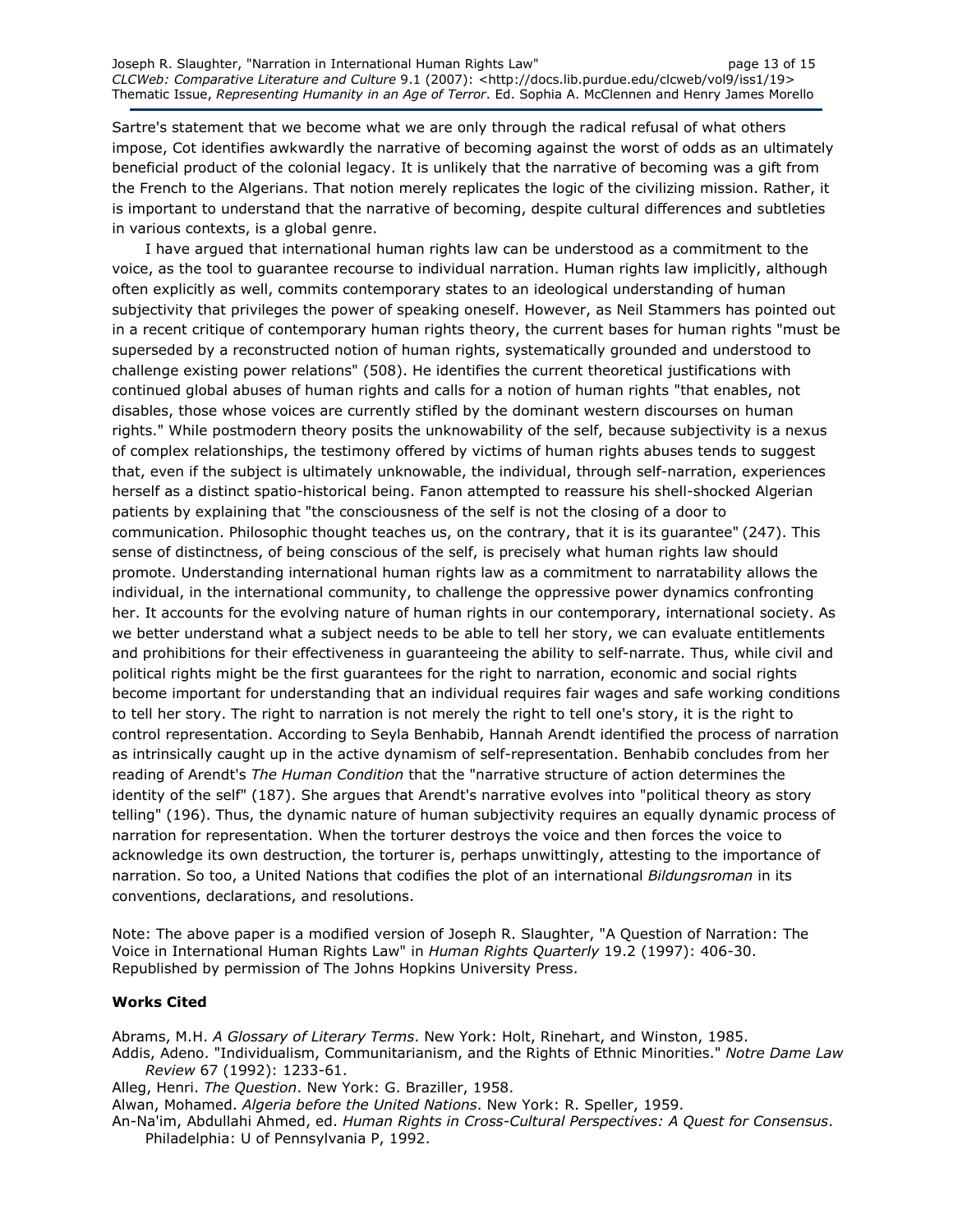- Bakhtin, M.M. "The Bildungsroman and Its Significance in the History of Realism (toward a Historical Typology of the Novel)." Trans. Vern W. McGee. Speech Genres and Other Late Essays. Ed. Caryl Emerson and Michael Holquist. Austin: U of Texas P, 1986. 10-59.
- Baudrillard, Jean, and Mark Poster. Selected Writings. Stanford: Stanford UP, 1988.

Bedjaoui, Mohammed. Law and the Algerian Revolution. Brussels: International Association of Democratic Lawyers, 1961.

- Benhabib, Seyla. "Hannah Arendt and the Redemptive Power of Narrative." Social Research 57 (1990): 167-96.
- Bhabha, Homi K. The Location of Culture. New York: Routledge, 1994.
- Beauvoir, Simone de. "Pour Djamila Boupacha." Le Monde (2 June 1960): 6.
- Beauvoir, Simone de, and Gisèle Halimi. Djamila Boupacha: The Story of the Torture of a Young Algerian Girl Which Shocked Liberal French Opinion. Trans. Peter Green. New York: Macmillan, 1962.
- Brunel, François, Andrée Bruyère, Pascale Dominique, and Madeleine Riffaud. Femmes et action: Danielle Casanova, Djamila Boupacha, Angela Davis. Suivi de les linges de la nuit. Romorantin: Martinsart, 1981.
- Cot, Pierre. "Preface." Law and the Algerian Revolution. By Pierre Cot. Brussels: International Association of Democratic Lawyers, 1961. i-xii.
- Crouzet, Michel. "La bataille des intellectuels francais." La Nef (October-January 1962-63): 47-64.
- Donnelly, Jack. The Concept of Human Rights. London: Croom Helm, 1985.
- Falk, Richard A. "Theoretical Foundations of Human Rights." Human Rights in the World Community: Issues and Action. Ed. Richard Pierre Claude and Burns H. Weston. Philadelphia: U of Pennsylvania P, 1992. 31-41.
- Fanon, Frantz. The Wretched of the Earth. 1961. Trans. Constance Farrington. New York: Grove Weidenfeld, 1963.
- Flory, Maurice. "Questions intéressant la France. Négociation ou dégagement en Algérie." Annuaire Français de droit international 7 (1961): 836-55.
- Foucault, Michel. Discipline and Punish: The Birth of the Prison. Trans. Alan Sheridan. New York: Pantheon Books, 1977.
- Halimi, Gisèle. "D'Henri Alleg à Djamila Boupacha." Les temps modernes (June 1960): 1822-32.
- Harlow, Barbara. Barred: Women, Writing, and Political Detention. Hanover: UP of New England, 1992.

Horne, Alistair. A Savage War of Peace: Algeria, 1954-1962. London: Macmillan, 1977.

- Jameson, Fredric. Postmodernism, or, the Cultural Logic of Late Capitalism: Post-Contemporary Interventions. Durham: Duke UP, 1991.
- Kiss, Alexandre-Charles. Repertoire de la pratique française en matière de droit international public. Paris: Centre National de la Recherche Scientifique, 1962.
- Lyotard, Jean-François. The Postmodern Condition: A Report on Knowledge. 1979. Trans. Geoff Bennington and Brian Massumi. Minneapolis: U of Minnesota P, 1984.
- Maran, Rita. Torture: The Role of Ideology in the French-Algerian War. New York: Praeger, 1989.
- Mellor, Alec. Je dénonce la torture! Paris: Maison Mame, 1972.
- Roy, Jules. The War in Algeria. New York: Grove, 1961.
- Sáez, Ñacuñán. "Torture: A Discourse on Practice." Tattoo, Torture, Mutilation and Adornment: The Denaturalization of the Body in Culture and Text. Ed. Frances Mascia-Lees and Patricia Sharp. Albany: State U of New York P, 1992. 126-44.
- Sartre, Jean-Paul. "Introduction." The Question. By Jean-Paul Sartre. New York: G. Braziller, 1958. 13-36.
- Sartre, Jean-Paul. "Preface." Trans. Constance Farrington. The Wretched of the Earth. By Frantz Fanon. 1961. New York: Grove Weidenfeld, 1963. 7-31.
- Stammers, Neil. "A Critique of Social Approaches to Human Rights." Human Rights Quarterly 17 (1995): 488-508.
- United Nations. "The Question of Algeria." Yearbook of the United Nations: 1960. New York: Office of Public Information, 1961.
- United Nations. "The Status of Algerians Imprisoned in France." Yearbook of the United Nations: 1961. New York: Office of Public Information, 1962.
- Vasak, Karel. "Pour une troisième génération des droits de l'homme." Essays on International Humanitarian Law and Red Cross Principles in Honour of Jean Pictet. Ed. C. Swinarski. The Hague: Martinus Nijhoff, 1984. 837-45.
- Vidal-Naquet, Pierre. La Torture dans la République. Essai d'histoire et de politique contemporaines (1954- 1962). Paris: Minuit, 1972.
- Weston, Burns H. "Human Rights." Human Rights in the World Community: Issues and Action. Ed. Richard Claude and Burns Weston. Philadelphia: U of Pennsylvania P, 1992. 14-30.